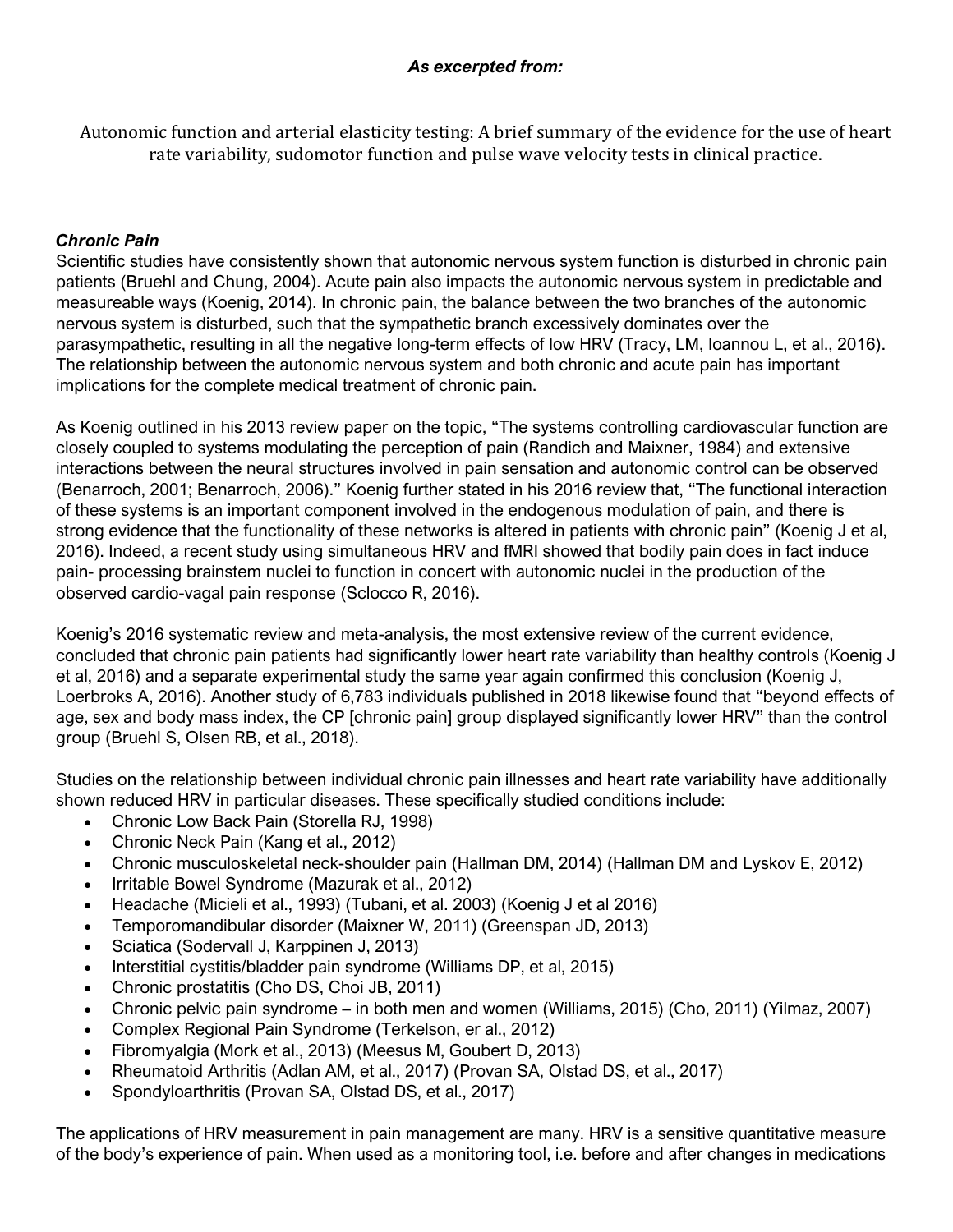or other treatments, HRV can act as a quantitative indicator of pain level change with treatment (Koenig, Jarczok, 2015). HRV also has tremendous potential to help evaluate pain in patients who cannot communicate well, such as very young children, the unconscious and those are suffering advanced illnesses like cancer, stroke, trauma or degenerative CNS disease and are unable to communicate (Maesel EK, 2016).

Reducing pain improves heart rate variability, indicating improved ANS balance comes with improved pain control (Storella RJ, 1999, Terkelson AJ, et al. 2012). Numerous studies have demonstrated that pain is inversely correlated with HRV such that, in general, the greater the pain, the lower the HRV (Koenig J, Flavay D, et al., 2016). Furthermore, a 2015 study found that analgesic intake reduced pain and improved HRV, concluding that effective analgesic self-medication may lead to more normalized HRV (Koenig J, Jarczok MN, et al., 2015). "These results further support the vagus nerve as an objective indication of pain severity and treatment efficacy in patients with persistent pain" (Koenig J, Jarczok MN, et al., 2015).

## *Stress and the Central Nervous System*

Numerous studies have also found that imbalance in the autonomic nervous system can help explain the wellknown link between psychological or physical stress, inflammation and the development of disease, particularly heart disease. Brosschot, Thayer and Yamamoto in their 2010 review asserted the theory of autonomic imbalance as the "final common pathway to increased morbidity and mortality from a host of conditions and diseases, including cardiovascular disease" and that this theory of autonomic imbalance may provide "a unifying framework within which to investigate the impact of risk factors, including psychosocial factors and work stress, on cardiovascular disease" (Thayer, et al., 2010). Dozens of papers including a 2013 review by Jarczok and Jarczok have shown that psychological stress reduces parasympathetic function (Jarczok MN, Jarczok M, et al. 2013). Another review analyzing data from 11,994 patients and published in 2015, again confirmed that lower heart rate variability is directly correlated to a higher cardiovascular risk of all types and also found evidence of the connection between stress, low HRV and high cardiovascular risk (Schuster AK et 47,099 normotensive individuals and found that low heart rate variability predicted greater risk of an individual developing hypertension over the 9 years of study follow-up (Schroeder EB, 2003). al., 2015). The authors noted, "A previous systematic review and a meta-analysis has described an association between workplace stress and reduced HRV in employees [Jarczok MN, 2013] We therefore included work- related stress in our statistical model. Interestingly, the associations between cardiovascular risk estimates and HRV measurements were even stronger post-adjustment" (Schuster AK et al., 2015). A study by Kang MG et al. likewise found that high job strain was significantly correlated to lower HRV score, as well as to higher risk of Metabolic Syndrome X (Kang MG et al, 2004). These and other studies have demonstrated that psychological stress also contributes to low HRV scores and thus to increased cardiovascular risk, risk of metabolic syndrome, and thereby cancer and all-cause mortality.

A number of papers by Thayer and colleagues convincingly make the argument for the "neuro-visceral model" of health regulation which posits the autonomic nervous system as the essential mediator between the brain's perception of stress and the ultimate development of disease (Thayer and Lane, 2000, Thayer, 2009, Thayer and Sternberg, 2009). In this model, heart rate variability may be understood as an "index of central-peripheral neural feedback and CNS-ANS integration" (Thayer JF, Lane RD, 2009). [See Appendix C for diagram] The cycle begins with the brain perceiving a stressor, or a "threat," and then communicating the presence of a "threat" to the autonomic nervous system, which then signals the release of inflammatory cytokines. These cytokines alert the body to the perceived threat, and in the process raise the body's global level of inflammation. A study from the field of psychoneuroimmunology put forward a parallel theory connecting negative emotions, inflammation and disease, writing "chronic, high level of inflammation that has been shown to contribute to eventual development of stress-related diseases (Rohleder N, 2014).

Many papers shown proposed that this inflammatory cytokine system is primarily regulated by the vagal nerve, the main output of the parasympathetic system. In a review of 13 studies looking at heart rate variability and inflammatory markers or cytokine production, author Haensel also concluded that HRV was indeed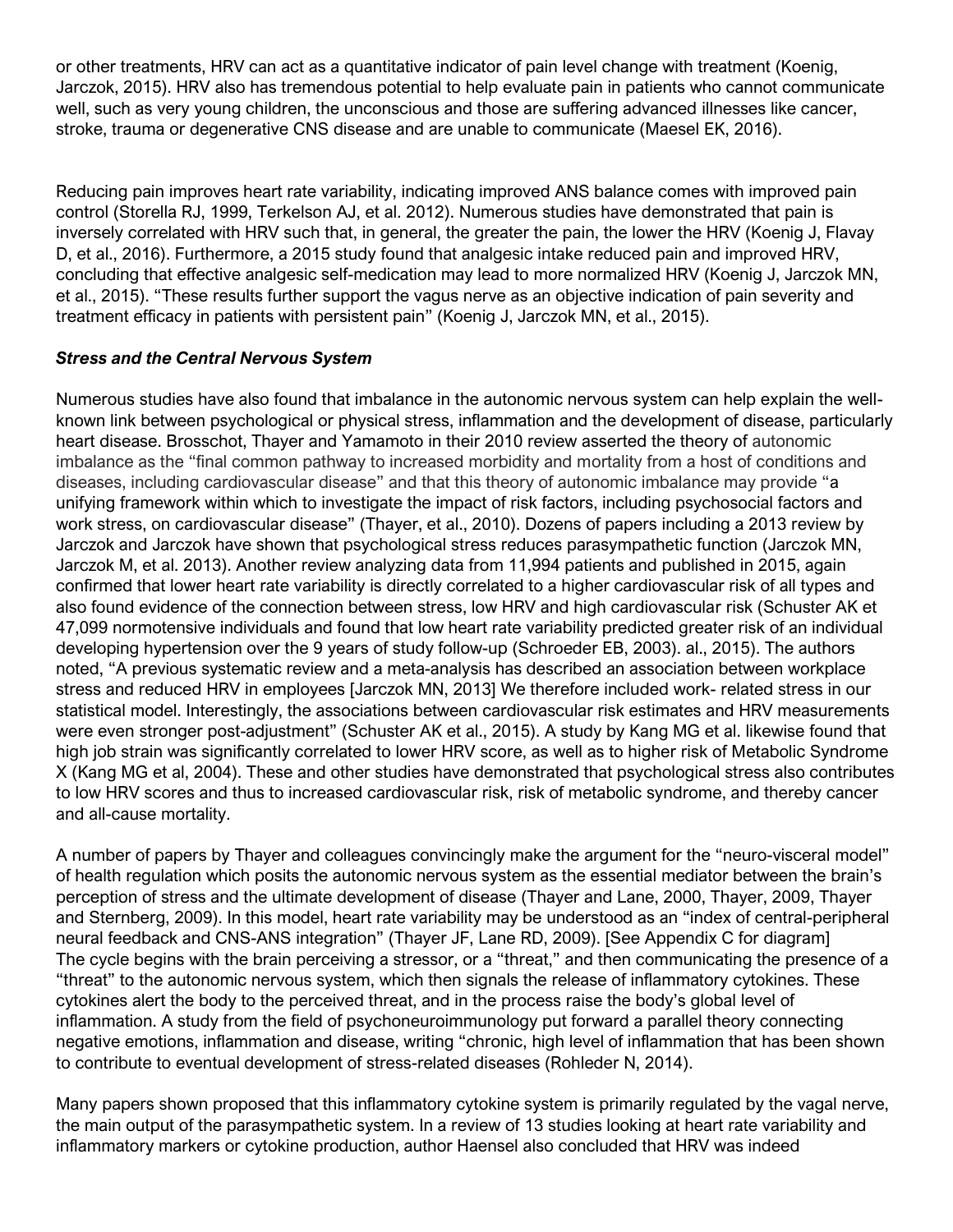(Haensel A et al, 2008). Using data collected from 1,255 participants, Cooper et al. demonstrated again that measures of HRV were inversely correlated with inflammatory cytokines. Both studies therefore concluded that the lower the HRV score, the higher the level of inflammatory markers (Cooper, et al. 2015). A 2016 study by Woody, et al. tested whether stress induced changes in HRV would predict increases in cytokine inflammatory markers (Woody A., et al. 2017). The study found that lower HRV did indeed predict higher inflammatory markers, a finding that supports the previous literature's model and establishes the predictive value of HRV for increased inflammation. These findings have significant implications for the use of HRV in the management and treatment of inflammation-related diseases.

It is furthermore important to note that the high prevalence of lowered HRV has been well-established in patients with mood and anxiety disorders (Thayer, Friedman, Borkovec 1996). Additionally, medications often used to treat these disorders, in particular tricyclic medications and the serotonin and noradrenaline reuptake inhibitors, have been shown to further reduce HRV (Kemp AH and Quintana DS, 2013) (Kemp AH, Fraguas R, et al., 2016). Mood disorders have also been shown to worsen HRV in existing cardiovascular disease patients (Aydin-Sunbul E, 2017) and a 2016 study found that lowered HRV was associated with worry, stress, tension and decreased positive affect (Verkuil B, 2016). Patients with epilepsy have also been shown significantly lower heart rate variability, a fact which is especially important as some antiepileptics can lead to cardiac arrhythmias (Lotufo PA, et al., 2012). Therefore, patients with known mood disorders, such as depression, bipolar disorder and others, as well as those with anxiety disorders and epilepsy, would benefit from HRV testing and resulting appropriate treatment and monitoring steps taken to mitigate the adverse cardiovascular effects of these conditions and their pharmacological treatments.

Distress-related immune dysregulation may be one core mechanism behind a large and diverse set of health risks associated with negative emotions" (Kiecolt-Glaser JK, 2002). Indeed, "inversely correlated with inflammatory markers in healthy individuals as well as in those with cardiovascular diseases"

## *Treatment and Follow Up*

Improvement in autonomic function produces meaningful reduction in cardiovascular risk and all-cause mortality. Strategies producing significant improvement in HRV score and autonomic function include but are not limited to:

- Physical fitness, as indexed by lower exercise heart rate (Hamer and Steptoe, 2007) (Coote JH, 2015)
- Moderate to vigorous / endurance exercise (Rennie KL, 2003) (Carter JB, 2003)
- Effective self-administered medicinal pain control (Koenig J, Jarczok MN, 2015)
- Relief of chronic pain (Storella RJ, 1999)
- Attaining a normal BMI (Koenig J, Jarczok MN, Warth M, et al., 2013)
- Reducing central adiposity (Windham BG, 2012) (Poliakova N, 2012)
- Omega-3 fatty acid intake (Christensen, 2003) (O'Keefe Jr, 2006) (Sauder, 2013) (Mozaffarian, 2008)
- Stress reduction / improved coping mechanisms (Pal GK, 2014) (Blumenthal, 2005) (Nolan, 2005)
- Beta-blocker therapy (Lampert, 2003) (Malfatto, 2003)(Lin YL, 2001) (Lin JL, 1999) (Izzo JL Jr., 2012)
- Therapy with other rhythm control agents (Yarnabe, 2007)
- Statin therapy (Millar, 2014) (Riahi, 2002) (Vrtovec, 2005) (Gomes, 2010) (Christensen, 1999)
- Treatment with ACE inhibitors (Brinkley PF, et al., 1993) (Bonaduce D, et al., 1994)
- Smoking cessation (Minami, 1999) (Yotsukura, 1998) (Harte, Meston, 2014) (Cagirci G, et al., 2009).
- Zero to moderate alcohol use (Karpyak VM, 2014)
- Healthy sleep timing and duration (Neufeld EV, 2017) (Mezick EJ, 2014) (Spiegelhalder K, 2011)
- Ablative treatment of atrial fibrillation (Seaborn GE, 2014)

As is well known, individual response to treatment varies such that no one treatment is best for everyone. For those with sympathetic domination, initial steps towards balancing the autonomic nervous system may include better pain control, appropriate physical activity and weight loss. Beta-adrenergic blockers are also useful in improving heart rate variability and "are the only class of anti-arrhythmic drugs that definitively decreases the incidence of sudden cardiac death, cardiovascular death and all-cause death in patients who have ischemic